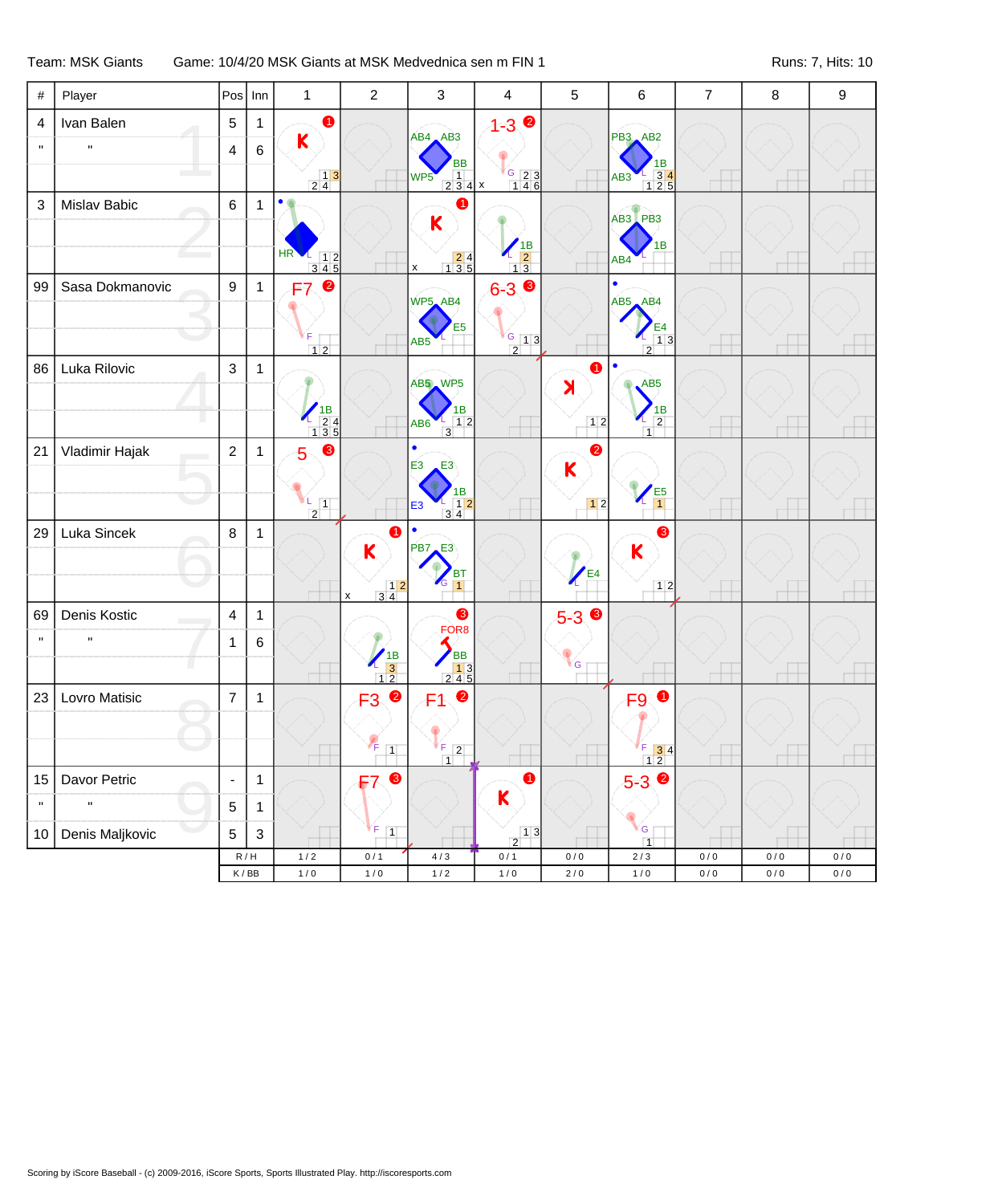## Team: MSK Medvednica Game: 10/4/20 MSK Giants at MSK Medvednica sen m FIN 1 Runs: 14, Hits: 10

| $\#$               | Player                          | Pos                               | Inn                           | $\mathbf{1}$                                                                            | $\overline{c}$                                                               | $\overline{c}$                                           | $\mathbf{3}$                                                        | $\overline{4}$                                                                    | 5                                                   | 6                                                                 | $\overline{7}$ | 8     | 9         |
|--------------------|---------------------------------|-----------------------------------|-------------------------------|-----------------------------------------------------------------------------------------|------------------------------------------------------------------------------|----------------------------------------------------------|---------------------------------------------------------------------|-----------------------------------------------------------------------------------|-----------------------------------------------------|-------------------------------------------------------------------|----------------|-------|-----------|
| 10                 | Dario Gustin                    | 8                                 | $\mathbf{1}$                  | $\bullet$<br>$4 - 3$                                                                    | $4 - 3$ $\bullet$<br>$\bullet$                                               |                                                          |                                                                     | <b>E1</b> AB2                                                                     | <b>U3 ®</b>                                         |                                                                   |                |       |           |
|                    |                                 |                                   |                               |                                                                                         |                                                                              |                                                          |                                                                     |                                                                                   |                                                     |                                                                   |                |       |           |
|                    |                                 |                                   |                               | $\begin{array}{ c c c }\n \hline\n 6 & 2 & 4 \\  \hline\n 1 & 3 & 6\n \end{array}$<br>x | G                                                                            |                                                          |                                                                     | 1B<br>$\begin{array}{c} 1 \ \hline 2 \ \hline 3 \end{array}$<br>AB3               | $\mathcal{N}_{\mathsf{G}}$                          |                                                                   |                |       |           |
| 24                 | Matej Kamenski                  | 9                                 | $\mathbf{1}$                  | $\bullet$<br>$1 - 3$                                                                    |                                                                              |                                                          |                                                                     |                                                                                   |                                                     |                                                                   |                |       |           |
|                    |                                 |                                   |                               |                                                                                         | SB <sub>3</sub>                                                              |                                                          |                                                                     | AB3 SB3                                                                           |                                                     | AB3 AB3                                                           |                |       |           |
|                    |                                 |                                   |                               | $\sqrt{6}$ 23<br>$\overline{1}$                                                         | 1В<br>$\overline{1}$                                                         |                                                          |                                                                     | AB5                                                                               |                                                     | 1B<br>AB <sub>3</sub>                                             |                |       |           |
| 14                 | Hrvoje Jerbic                   | 5                                 | $\mathbf{1}$                  | ❸                                                                                       |                                                                              |                                                          |                                                                     | ٠<br>➊<br>$3 - 1$                                                                 |                                                     | $\bullet$                                                         |                |       |           |
|                    |                                 |                                   |                               | $\mathsf K$                                                                             |                                                                              |                                                          |                                                                     |                                                                                   |                                                     | 3B                                                                |                |       |           |
|                    |                                 |                                   |                               | $\begin{array}{ c c }\n \hline\n 3 & 5 \\  \hline\n 1 & 2 & 4\n \end{array}$            | BB<br>3<br>124                                                               |                                                          |                                                                     | $\begin{array}{ c c }\n \hline\n 6 & 2 & 3 \\  \hline\n 1 & 4 & \n\end{array}$    |                                                     | AB4                                                               |                |       |           |
| 38                 | Domagoj Jerbic                  | 3                                 | 1                             |                                                                                         |                                                                              | ❸                                                        |                                                                     |                                                                                   |                                                     |                                                                   |                |       |           |
|                    | Alen Magdalenic                 | $\blacksquare$                    | 4                             |                                                                                         | AB5 AB5                                                                      | $\blacktriangleright$                                    |                                                                     | WP6_AB5                                                                           |                                                     | AB5 SB5                                                           |                |       |           |
| $\mathbf H$        |                                 | 3                                 | 6                             |                                                                                         | <b>BB</b><br>AB7<br>123                                                      | $\begin{array}{c c} & 1 & 3 \\ \hline 2 & & \end{array}$ |                                                                     | <b>BB</b><br>$\begin{array}{c c}\n3 \\ 124\n\end{array}$                          |                                                     | E6<br>$\begin{array}{cccc} 1 & 2 \\ 3 & 4 & 5 \end{array}$<br>AB7 |                |       |           |
| 45                 | Damir Mandic                    | 6                                 | 1                             |                                                                                         | $\bullet$                                                                    |                                                          | $\bullet$<br>$4 - 3$                                                | $\bullet$<br>٠<br>$4 - 3$                                                         |                                                     | AB7 WP6                                                           |                |       |           |
| $\pmb{\mathsf{H}}$ |                                 | 5                                 | 5                             |                                                                                         | <b>TO3-6</b>                                                                 |                                                          |                                                                     |                                                                                   |                                                     |                                                                   |                |       |           |
| $\mathbf H$        | $\mathbf{H}$                    | 6                                 | $\,$ 5 $\,$                   |                                                                                         | E <sub>1</sub>                                                               |                                                          | $\bullet$ G<br>$\overline{1}$                                       | G<br>12                                                                           |                                                     | IB<br>12<br>AB7<br>Ъ,                                             |                |       |           |
| 13                 | Matija Balent                   | 1                                 | 1                             |                                                                                         |                                                                              |                                                          | 0                                                                   | ❸                                                                                 |                                                     |                                                                   |                |       |           |
|                    |                                 |                                   |                               |                                                                                         | AB7 SB7                                                                      |                                                          | $\lambda$                                                           | K                                                                                 |                                                     | AB7 AB7                                                           |                |       |           |
|                    |                                 |                                   |                               |                                                                                         | <b>BB</b><br>$\begin{array}{c} 1 \\ 2 \ 3 \ 4 \end{array}$<br>AB8            |                                                          | $\begin{array}{ c c }\n\hline\n1 & 2 \\ \hline\n3 & 4\n\end{array}$ | $\begin{array}{c c} & 14 \\ 2 & 35 \end{array}$                                   |                                                     | <b>BB</b><br>$\begin{array}{c} 4 \\ 1 \ 2 \ 3 \end{array}$<br>AB9 |                |       |           |
| 12                 | Antun Andrejevic                | $\overline{\phantom{a}}$          | $\mathbf{1}$                  |                                                                                         | $\bullet$                                                                    |                                                          | $\pmb{\mathsf{x}}$<br>❸<br>F <sub>9</sub>                           |                                                                                   |                                                     | $\bullet \bullet$                                                 |                |       |           |
|                    |                                 | $\sqrt{5}$<br>$\overline{7}$      | $\mathbf{1}$<br>$\sqrt{5}$    |                                                                                         | AB8 OT7                                                                      |                                                          |                                                                     |                                                                                   | WP9_AB8                                             | AB9 2B                                                            |                |       |           |
|                    |                                 | $\sqrt{5}$                        | $\sqrt{5}$                    |                                                                                         | 1B                                                                           |                                                          |                                                                     |                                                                                   | E5                                                  |                                                                   |                |       |           |
| 53<br>12           | Antun Beris<br>Antun Andrejevic | $\overline{\mathbf{4}}$<br>$\sim$ | $\sqrt{5}$<br>$6\overline{6}$ |                                                                                         | 12<br>AB8                                                                    |                                                          | ΙF.<br>$\boxed{1}$                                                  |                                                                                   | $\frac{1}{12}$                                      |                                                                   |                |       |           |
| 74                 | Ivan Stojanovic                 | $\overline{c}$                    | 1                             |                                                                                         | $\bullet$<br>$\bullet$                                                       |                                                          |                                                                     |                                                                                   | $\bullet$<br>U3                                     |                                                                   |                |       |           |
|                    |                                 |                                   |                               |                                                                                         | PB9 WP9                                                                      |                                                          |                                                                     | $AB9$ $AB9$                                                                       |                                                     | AB9                                                               |                |       |           |
|                    |                                 |                                   |                               |                                                                                         | ΙB<br>23                                                                     |                                                          |                                                                     | BB                                                                                | G                                                   | <b>BB</b>                                                         |                |       |           |
|                    |                                 |                                   |                               |                                                                                         | AB <sub>1</sub><br>$\overline{1}$                                            |                                                          |                                                                     | $\begin{array}{c} 3 & 4 \\ 2 & 5 \end{array}$<br>A <sub>X</sub><br>$\overline{1}$ |                                                     | 123                                                               |                |       |           |
| 89                 | Danijel Antolovic               | $\overline{7}$                    | 1                             |                                                                                         | $AB2$ $AB1$                                                                  |                                                          |                                                                     | $\bullet$                                                                         | 2                                                   |                                                                   |                |       |           |
| $\mathbf H$        | $\pmb{\mathsf{H}}$              | 6                                 | $\,$ 5 $\,$                   |                                                                                         | BB                                                                           |                                                          |                                                                     |                                                                                   | $\mathsf K$                                         |                                                                   |                |       |           |
| $\mathbf H$        | $\mathbf{u}$                    | $\overline{7}$                    | 5                             |                                                                                         | $\begin{array}{ c c c }\n \hline\n 3 & 5 \\  1 & 2 & 4\n \end{array}$<br>AB2 |                                                          |                                                                     | HR<br>$\overline{1}$                                                              | $\begin{array}{c c} & 1 & 3 \\ 2 & 4 & \end{array}$ | $\frac{1B}{14}$<br>$2\overline{3}$                                |                |       |           |
| 53                 | Antun Beris                     | 4                                 | $\mathbf{1}$                  |                                                                                         | <b>SKIP</b>                                                                  |                                                          |                                                                     | <b>SKIR</b>                                                                       | <b>SKIP</b>                                         |                                                                   |                |       |           |
| 12                 | Antun Andrejevic                |                                   | 5                             |                                                                                         |                                                                              |                                                          |                                                                     |                                                                                   |                                                     |                                                                   |                |       |           |
| 53                 | Antun Beris                     | 4                                 | $\,6$                         |                                                                                         |                                                                              |                                                          |                                                                     |                                                                                   |                                                     |                                                                   |                |       |           |
|                    |                                 |                                   | R/H                           | $0/0$                                                                                   | $5/3$                                                                        |                                                          | $0/0$                                                               | $4/2$                                                                             | $0/0$                                               | $5/5$                                                             | 0/0            | 0/0   | $0/0$     |
|                    |                                 |                                   | $\mathsf K\,/\,\mathsf{BB}$   | $1/0$                                                                                   | $1/4$                                                                        |                                                          | $1/0$                                                               | $1/2$                                                                             | $1/0$                                               | $0\,/\,2$                                                         | $0\,/\,0$      | $0/0$ | $0\,/\,0$ |